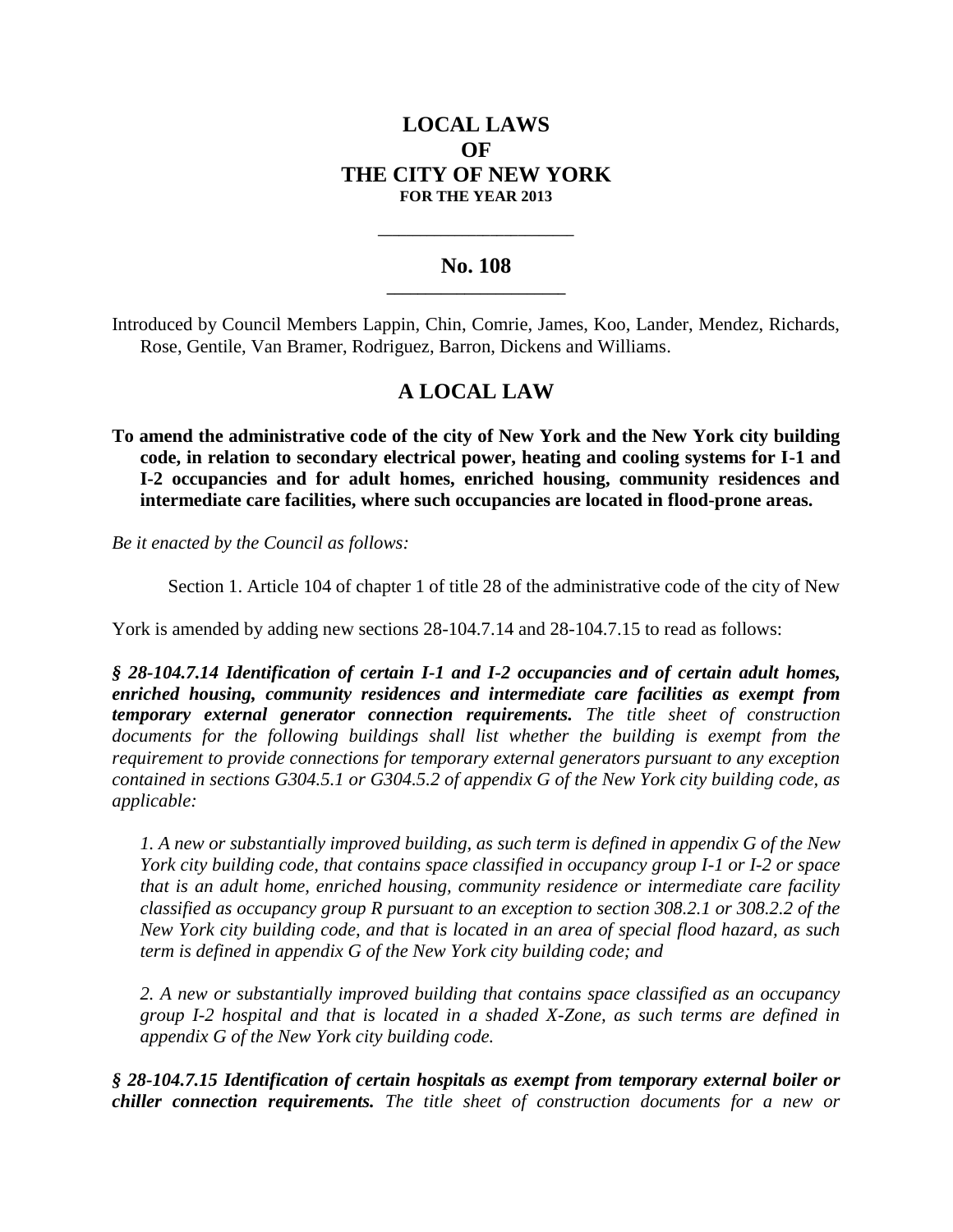*substantially improved building, as such term is defined in appendix G of the New York city building code, that contains space classified as an occupancy group I-2 hospital and that is located in an area of special flood hazard or shaded X-Zone, as such terms are defined in appendix G of the New York city building code, shall list whether the requirement to provide connections for temporary external boilers and chillers pursuant to Item 2 of section G304.5.2 is inapplicable as a result of such building having its boiler and chiller plants located at or above the applicable design flood elevation.*

§2. Chapter 3 of title 28 of the administrative code of the city of New York, as amended by a local law of the city of New York for the year 2013 amending the administrative code of the city of New York, the New York city plumbing code, the New York city building code, the New York city mechanical code and the New York city fuel gas code, relating to bringing such codes up to date with the 2009 editions of the international building, mechanical, fuel gas and plumbing codes, as proposed in introduction number 1056, is amended by adding new sections 28-315.8.2 and

28-315.8.3 to read as follows:

**§***28-315.8.2 Connections for temporary external generators. For the following buildings, the provision of connections for temporary external generators in accordance with the retroactive requirements of section G311.2 of appendix G of the New York city building code shall be completed by January 1, 2033, and a report detailing compliance with such requirements shall be filed with the department in accordance with section G311.2.2 by such date:* 

*1. Buildings whose main use or dominant occupancy is group I-1 and that are located in an area of special flood hazard, as such term is defined in appendix G of the New York city building code;*

*2. Buildings whose main use or dominant occupancy is an adult home, enriched housing, community residence or intermediate care facility classified as occupancy group R pursuant to an exception to section 308.2.1 or 308.2.2 of the New York city building code and that are located in an area of special flood hazard, as such term is defined in appendix G of the New York city building code;*

*3. Buildings whose main use or dominant occupancy is group I-2 hospital and that are located in an area of special flood hazard or shaded X-Zone, as such terms are defined in appendix G of the New York city building code;*

*4. Buildings whose main use or dominant occupancy is group I-2 nursing home and that are located in an area of special flood hazard, as such term is defined in appendix G of the New York city building code; and*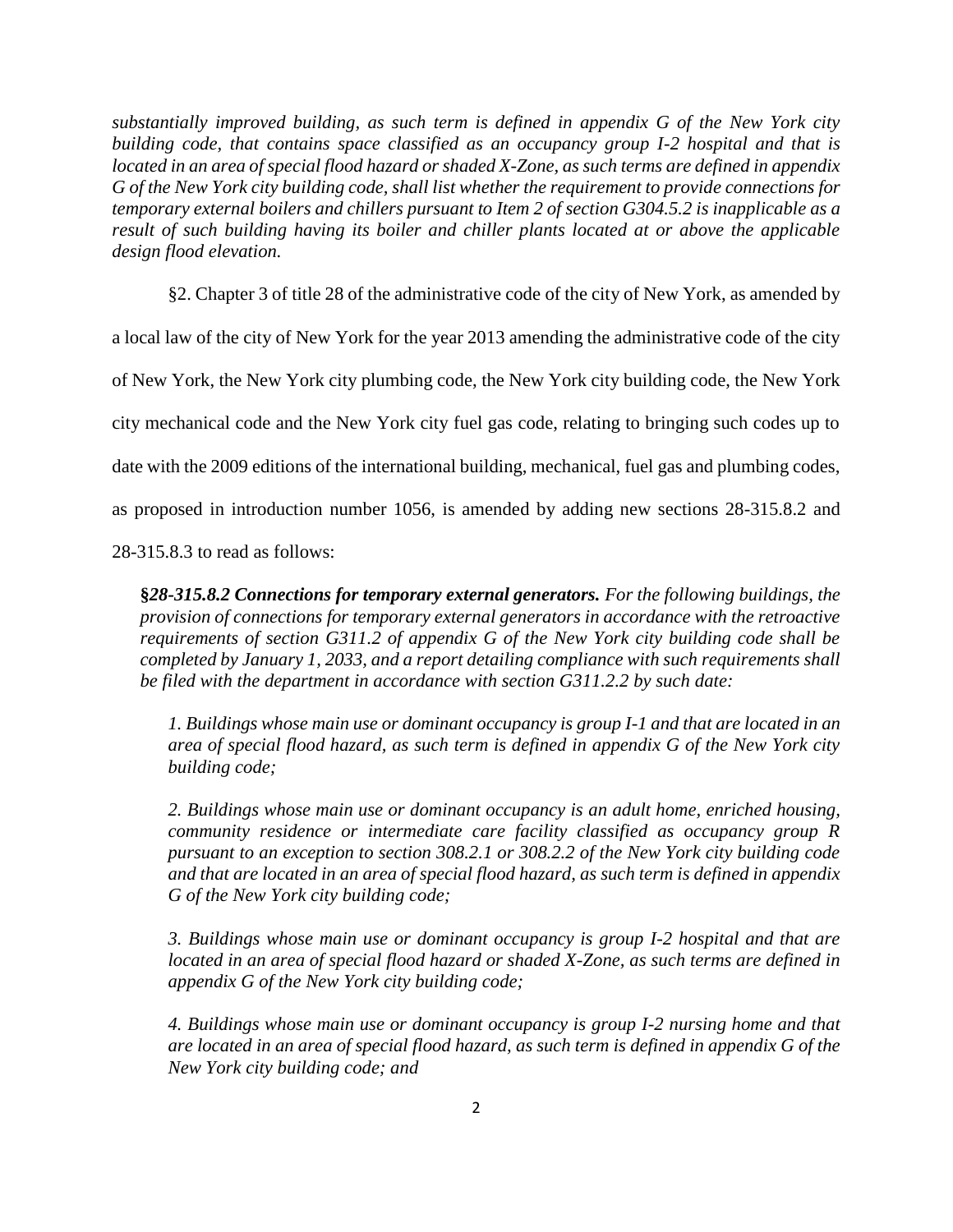*5. Buildings whose main use or dominant occupancy is group I-2, other than hospitals and nursing homes, and that are located in an area of special flood hazard, as such term is defined in appendix G of the New York city building code.*

*§ 28-315.8.2.1 Modification to the area of special flood hazard or shaded X-Zone. Where the area of special flood hazard or shaded X-Zone, as established in appendix G of the New York city building code, is modified on or after the effective date of this section, any building identified in section 28-315.8.2 and newly identified as being within such modified area of special flood hazard or shaded X-Zone shall, no later than 20 years following the adoption of such modification, comply with the retroactive requirements of section G311.2 of appendix G of the New York city building code. The owner of such building shall, no later than 20 years following the adoption of such modification, file with the department a report detailing compliance with such requirements in accordance with section G311.2.2.*

*§ 28-315.8.3 Connections for temporary external boilers and chillers. For buildings whose main use or dominant occupancy is group I-2 hospital and that are located in an area of special flood hazard or shaded X-Zone, as such terms are defined in appendix G of the New York city building code, the provision of connections for temporary external boilers and chillers in accordance with the retroactive requirements of section G311.3 of appendix G of the New York city building code shall be completed by January 1, 2033, and a report detailing compliance with such requirements shall be filed with the department in accordance with section G311.3.2 by such date.* 

*§ 28-315.8.3.1 Modification to the area of special flood hazard or shaded X-Zone. Where the area of special flood hazard or shaded X-Zone, as established in appendix G of the New York city building code, is modified on or after the effective date of this section, any building whose main use or dominant occupancy is group I-2 hospital and that is newly identified as being within such modified area of special flood hazard or shaded X-Zone shall, no later than 20 years following the adoption of such modification, comply with the retroactive requirements of section G311.3 of appendix G of the New York city building code. The owner of such building shall, no later than 20 years following the adoption of such modification, file with the department a report detailing compliance with such requirements in accordance with section G311.3.2.*

§3. Section G102.1 of appendix G of the New York city building code, as amended by a

local law of the city of New York for the year 2013 amending the administrative code of the city of New York, the New York city plumbing code, the New York city building code, the New York city mechanical code and the New York city fuel gas code, relating to bringing such codes up to date with the 2009 editions of the international building, mechanical, fuel gas and plumbing codes,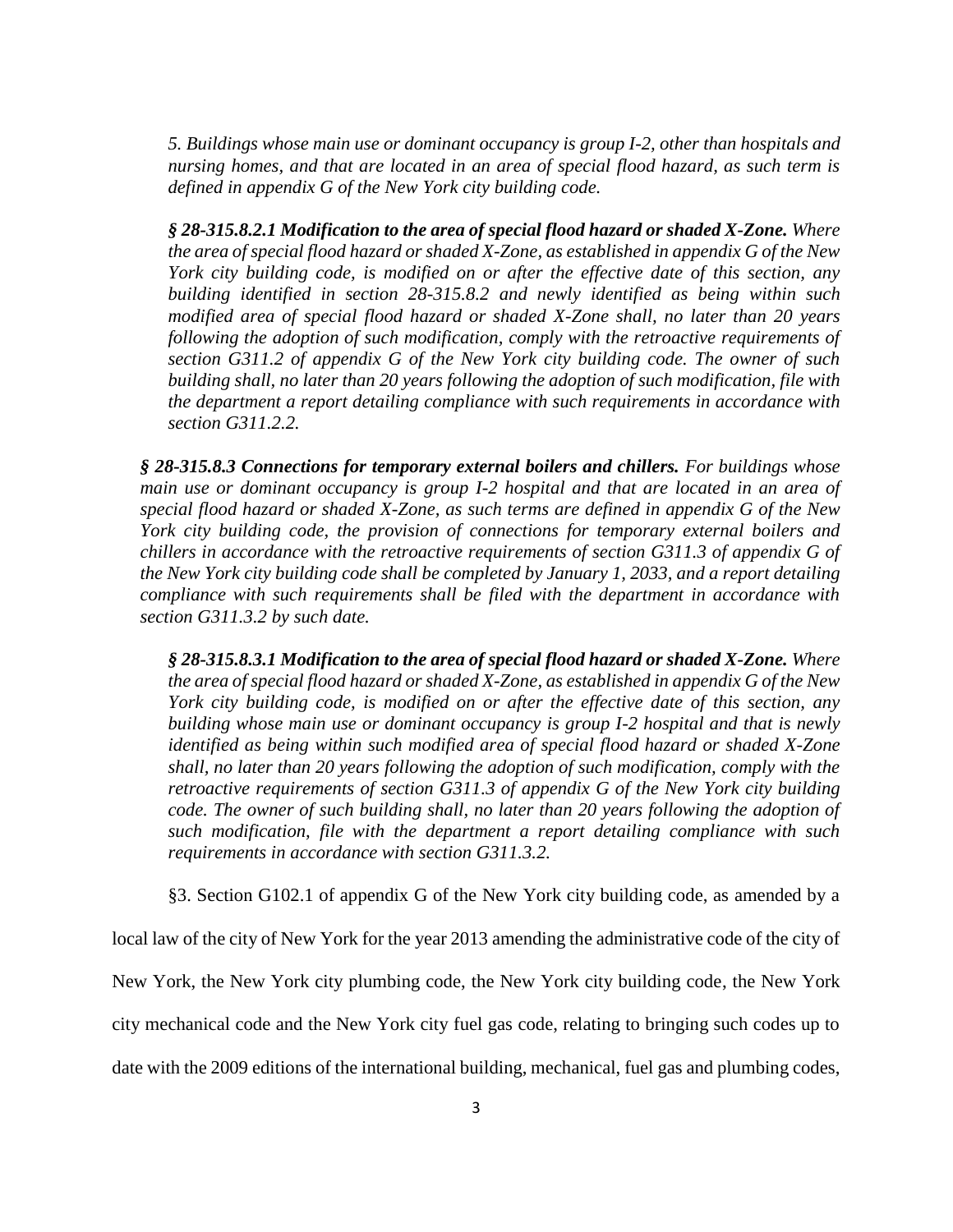as proposed in introduction number 1056, is amended by adding a new item 11 to read as follows:

*11. Retroactive requirements. This appendix shall apply to retroactive requirements as provided for in Section G311.*

§4. Appendix G of the New York city building code is amended by adding a new section

G304.5 to read as follows:

*G304.5 Additional construction standards with respect to connections for temporary external generators, boilers and chillers. In addition to the other requirements of this chapter, connections for temporary external generators, boilers and chillers shall be provided in accordance with Sections G304.5.1 through G304.5.4.* 

*G304.5.1 Group I-1 and adult homes, enriched housing, community residences and intermediate care facilities. An occupancy that is classified as Group I-1, or that is an adult home, enriched housing, community residence or intermediate care facility and classified as Group R pursuant to an exception to Section 308.2.1 or 308.2.2, shall comply with the following requirements:*

*1. Connections for temporary external generators. Electrical connections shall be provided allowing for the connection of temporary external generators capable of providing power for at least 72 hours for, at a minimum, the following systems:*

*1.1. Exit signs and means of egress illumination required by Chapter 10 and serving such occupancy;*

*1.2. Fire alarm systems serving such occupancy;*

*1.3. For buildings having occupied floors located more than 75 feet (22 860 mm) above the lowest level of fire department vehicle access, at least one elevator that serves all floors; and*

*1.4. Lighting in such occupancy, sufficient to maintain illumination in accordance with Section 1205.3, for (i) spaces primarily used for the provision of medical services to persons, including, but not limited to, consultation, evaluation, monitoring and treatment services and (ii) spaces intended to be used by persons for sleeping purposes.*

*Exception: Connections for temporary external generators shall not be required for buildings with emergency or standby power systems that are permanently installed above the design flood elevation specified in Table 7-1 of ASCE 24 and capable of providing power for at least 72 hours to the systems identified in Item 1 of Section G304.5.1. Natural gas shall be a permitted fuel supply.*

*2. Flood protection for temporary external generator connections. Electrical connections*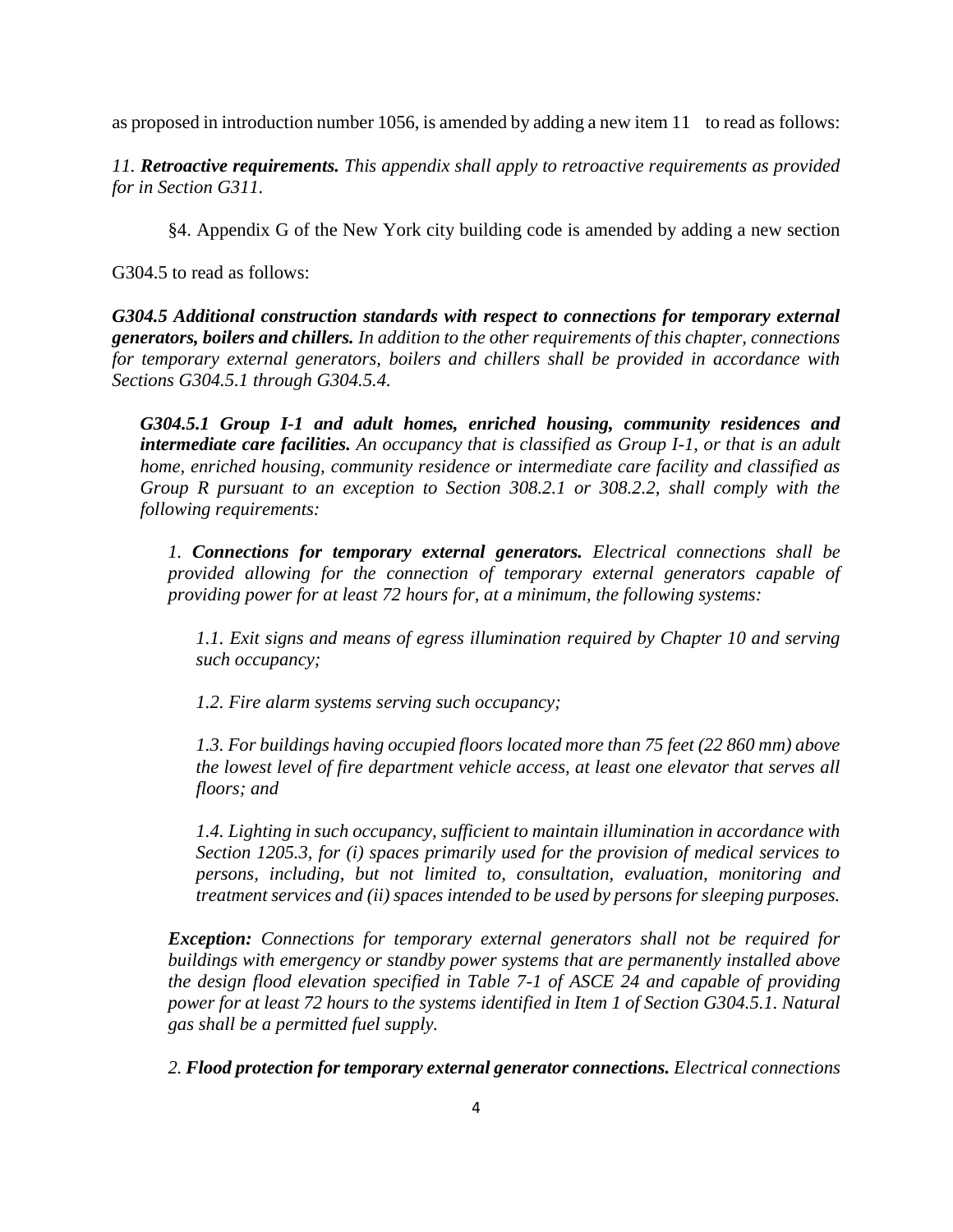*installed in accordance with Item 1 of Section G304.5.1 shall be located at or above the design flood elevation specified in Table 7-1 of ASCE 24.*

*3. Emergency connection plan. Prior to sign-off of work by the department, a plan shall be submitted to the department that identifies how the temporary external generators will be connected and capable of providing power for the occupancy in accordance with Item 1 of Section G304.5.1 within 72 hours after failure of the normal power supply.*

*G304.5.2 Group I-2 hospitals. An occupancy that is a Group I-2 hospital shall comply with the following requirements:*

*1. Connections for temporary external generators. Electrical connections shall be provided allowing for the connection of temporary external generators capable of providing power for at least 72 hours for, at a minimum, the following systems:*

*1.1. All electrical services serving such occupancy for which emergency or standby power must be provided in accordance with any other applicable local, state or federal law or rule; and*

*1.2. Air conditioning and cooling systems serving such occupancy, sufficient to maintain temperature and humidity in accordance with Section 1204, for (i) spaces primarily used for the provision of medical services to persons, including, but not limited to, consultation, evaluation, monitoring and treatment services and (ii) spaces intended to be used by persons for sleeping purposes.*

*Exception: Connections for temporary external generators shall not be required for buildings that have emergency or standby power systems that are permanently installed above the design flood elevation specified in Table 7-1 of ASCE 24 and capable of providing power for at least 72 hours to the systems identified in Item 1 of Section G304.5.2.Natural gas shall be a permitted fuel supply.*

*2. Connections for temporary external boilers and chillers. Where boiler and chiller plants are located below the design flood elevation specified in Table 7-1 of ASCE 24 and serve (i) spaces primarily used for the provision of medical services to persons, including, but not limited to, consultation, evaluation, monitoring and treatment services or (ii) spaces intended to be used by persons for sleeping purposes, connections shall be provided*  to allow for the connection of temporary external boilers and chillers capable of *maintaining temperature and humidity for such spaces in accordance with Section 1204 for at least 72 hours.*

*3. Flood protection for temporary external generator, boiler and chiller connections. Electrical connections installed in accordance with Item 1 of Section G304.5.2 and connections installed in accordance with Item 2 of Section G304.5.2 shall be located at or above the design flood elevation specified in Table 7-1 of ASCE 24.*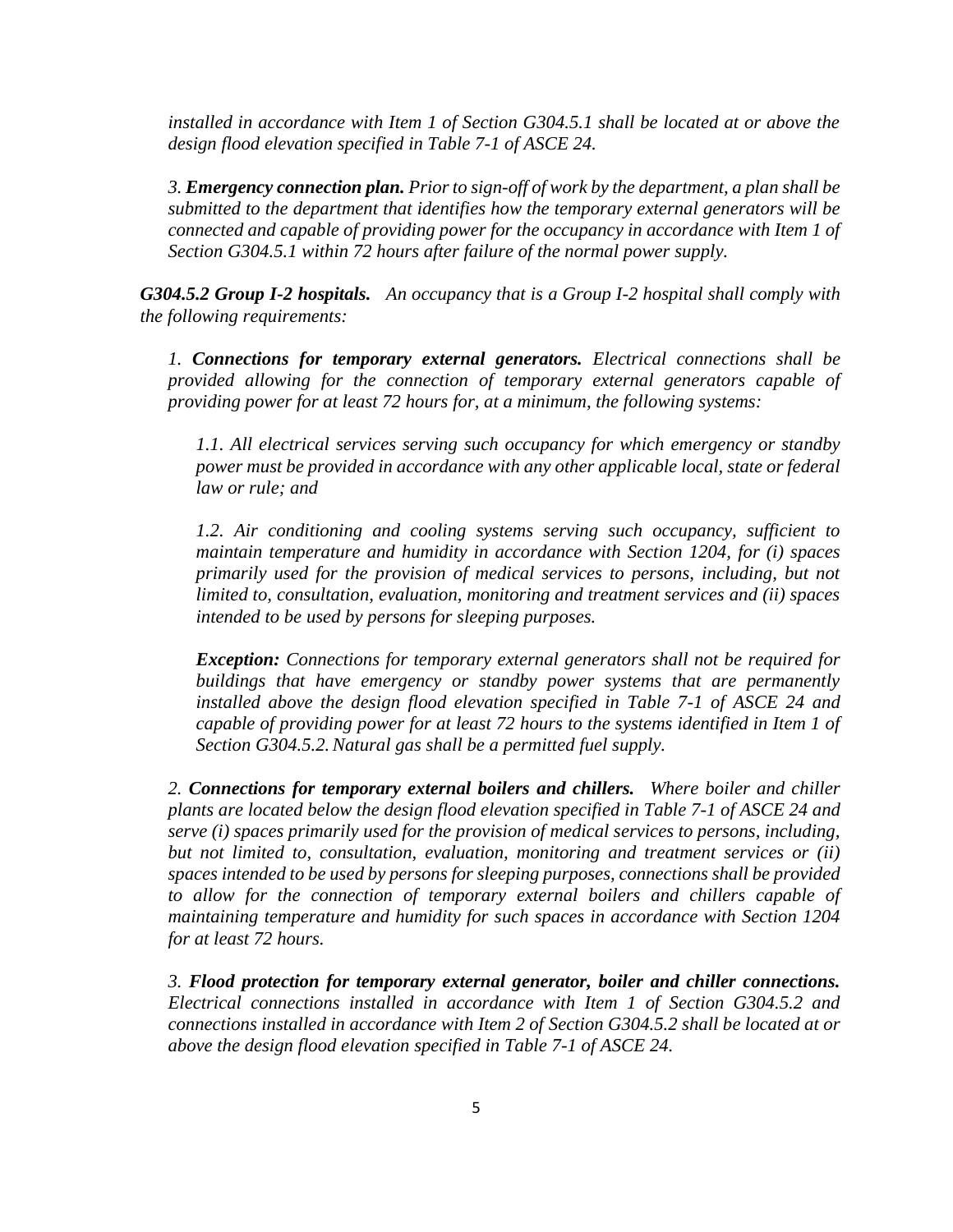*4. Emergency connection plan. Prior to sign-off of work by the department, the following shall be submitted to the department:*

*4.1. For an occupancy required to comply with Item 1 of Section G304.5.2, a plan that identifies how the temporary external generators will be connected and capable of providing power for the occupancy in accordance with such item within 72 hours after failure of the normal power supply; and*

*4.2. For an occupancy required to comply with Item 2 of Section G304.5.2, a plan that identifies how the temporary external boilers and chillers will be connected and capable of maintaining temperature and humidity for specified spaces in accordance with Section 1204 within 72 hours after failure of the primary boiler and chiller plants.*

*G304.5.3 Group I-2 nursing homes. An occupancy that is a Group I-2 nursing home shall comply with Section G304.5.2.*

*Exception: Such occupancy is not required to comply with Items 1.2, 2 and 4.2 of Section G304.5.2.*

*G304.5.4 Group I-2 occupancies, other than hospitals and nursing homes. A Group I-2 occupancy, other than a hospital or a nursing home, shall comply with Section G304.5.1.*

§5. Chapter G3 of appendix G of the New York city building code, as amended by a local

law of the city of New York for the year 2013 amending the administrative code of the city of New

York, the New York city plumbing code, the New York city building code, the New York city

mechanical code and the New York city fuel gas code, relating to bringing such codes up to date

with the 2009 editions of the international building, mechanical, fuel gas and plumbing codes, as

proposed in introduction number 1056, is amended by adding a new section BC G311 to read as

follows:

### *SECTION BC G311*

### *RETROACTIVE REQUIREMENTS*

*G311.1 General. Notwithstanding any other provision of the New York City Construction Codes, the provisions of this section shall apply retroactively to all buildings and structures specified herein.*

*G311.2 Connections for temporary external generators. The following buildings shall be*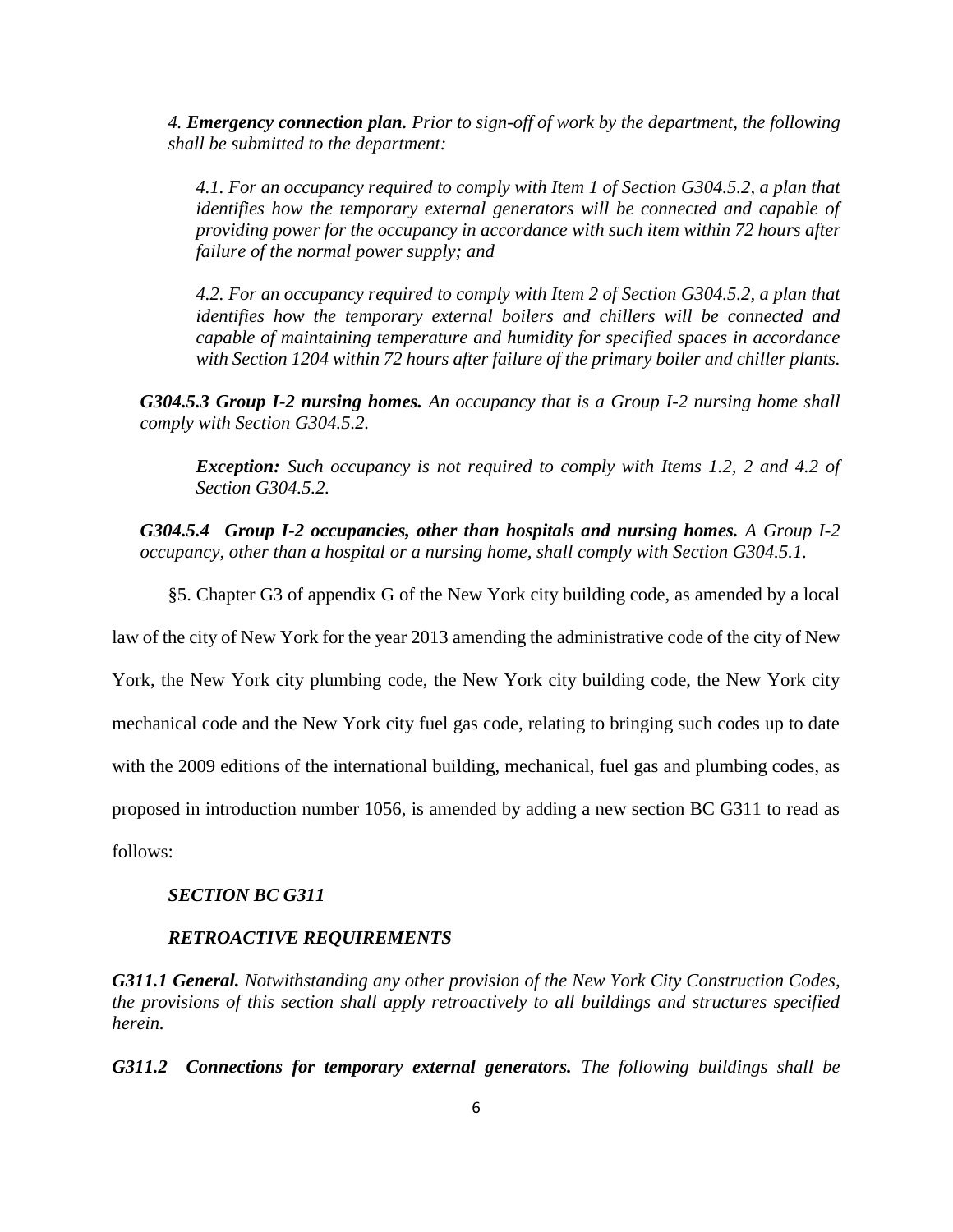*provided with connections for temporary external generators in accordance with Sections G304.5.1 through G304.5.4, as applicable, by January 1, 2033, and a report detailing compliance with such requirements shall be filed with the department in accordance with Section G311.2.2 by such date:*

*1. Buildings whose main use or dominant occupancy is Group I-1 and that are located in an area of special flood hazard;*

*2. Buildings whose main use or dominant occupancy is an adult home, enriched housing, community residence or intermediate care facility that is classified as occupancy Group R pursuant to an exception to Section 308.2.1 or 308.2.2 and that are located in an area of special flood hazard;*

*3. Buildings whose main use or dominant occupancy is Group I-2 hospital and that are located in an area of special flood hazard or shaded X-Zone;*

*4. Buildings whose main use or dominant occupancy is Group I-2 nursing home and that are located in an area of special flood hazard; and*

*5. Buildings whose main use or dominant occupancy is Group I-2, other than hospitals and nursing homes, and that are located in an area of special flood hazard.*

*G311.2.1 Modification to the area of special flood hazard or shaded X-Zone. Where the area of special flood hazard or shaded X-Zone is modified on or after the effective date of this section, any building identified in section G311.2 and newly identified as being within such modified area of special flood hazard or shaded X-Zone shall, no later than 20 years following the adoption of such modification, comply with the retroactive requirements of Section G311.2. The owner of such building shall, no later than 20 years following the adoption of such modification, file with the department a report detailing compliance with such requirements in accordance with section G311.2.2.* 

*G311.2.2 Report of compliance. The owner of a building required to comply with the provisions of Section G311.2 shall file with the department, by January 1, 2033, a report prepared by a registered design professional or licensed master electrician (i) certifying that the requirements of Section G311.2 have been satisfied and detailing how such requirements were satisfied or (ii) certifying that the building met or was altered to meet the provisions of any applicable exception in Sections G304.5.1 or G304.5.2.* 

*G311.2.3 Filing. The department may promulgate rules establishing filing fees for the review and examination of such reports.*

*G311.3 Connections for temporary external boilers and chillers. Buildings whose main use or dominant occupancy is Group I-2 hospital and that are located in an area of special flood hazard or shaded X-Zone shall be provided with connections for temporary external boilers and chillers in accordance with Section G304.5.2 by January 1, 2033, and a report detailing compliance with*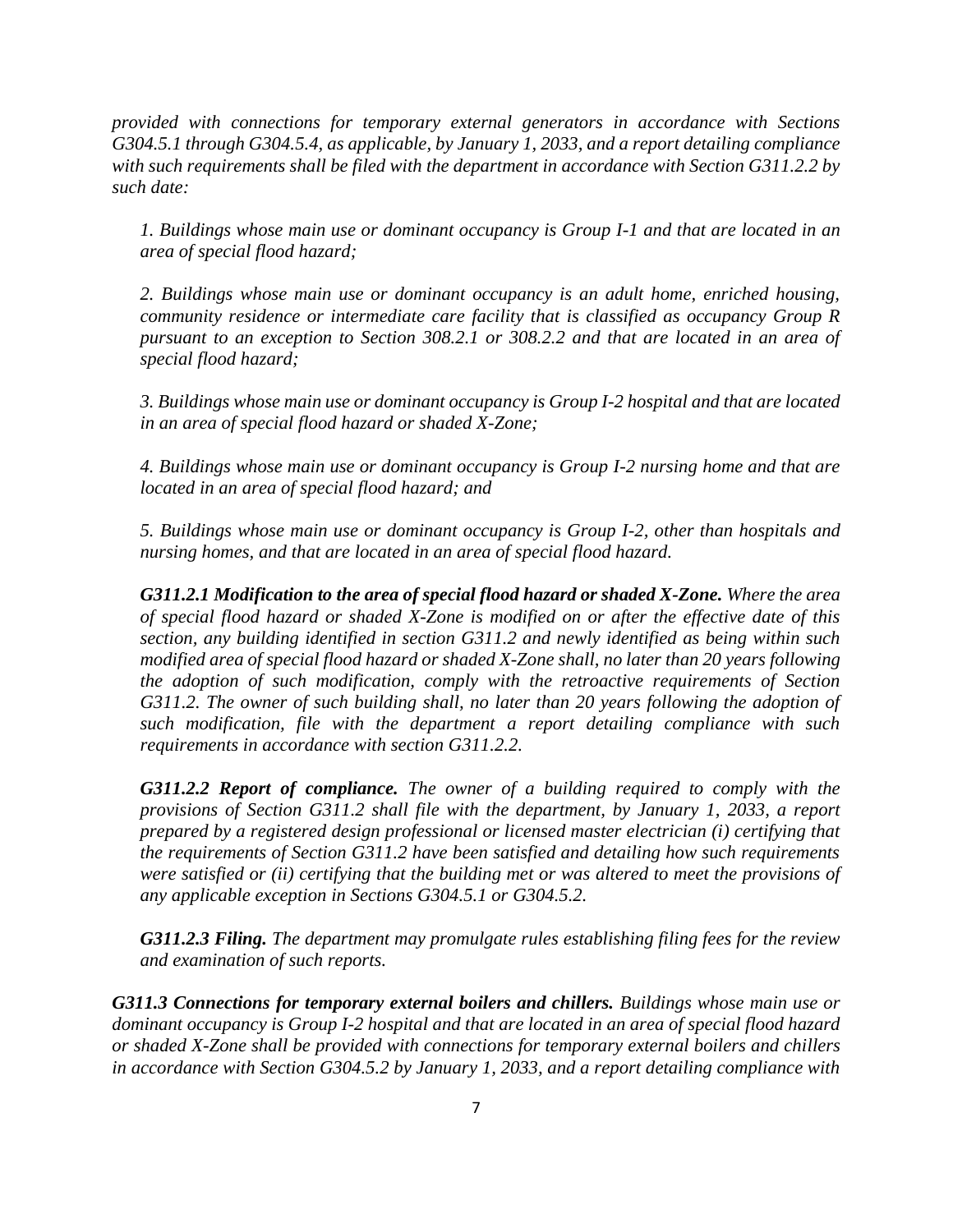*such requirements shall be filed with the department in accordance with Section G311.3.2 by such date.*

*G311.3.1 Modification to the area of special flood hazard or shaded X-Zone. Where the area of special flood hazard or shaded X-Zone is modified on or after the effective date of this section, any building whose main use or dominant occupancy is Group I-2 hospital and that is newly identified as being within such modified area of special flood hazard or shaded X-Zone shall comply with the retroactive requirements of Section G311.3 no later than 20 years following the adoption of such modification. The owner of such building shall file with the department a report detailing compliance with such requirements in accordance with section G311.3.2 no later than 20 years following the adoption of such modification.*

*G 311.3.2 Report of compliance. The owner of a building required to comply with the provisions of Section G311.3 shall file with the department, by January 1, 2033, a report prepared by a registered design professional (i) certifying that the requirements of Section G311.3 have been satisfied and detailing how such requirements were satisfied or (ii) certifying that any boiler and chiller plants that serve the spaces specified in Item 2 of Section G304.5.2 are located at or above the design flood elevation specified in Table 7-1 of ASCE 24.* 

*G311.3.3 Filing. The department may promulgate rules establishing filing fees for the review and examination of such reports.*

§6. This local law shall take effect on the same date that a local law of the city of New York

for the year 2013 amending the administrative code of the city of New York, the New York City

plumbing code, the New York city building code, the New York city mechanical code and the New

York city fuel gas code, relating to bringing such codes up to date with the 2009 editions of the

international building, mechanical, fuel gas and plumbing codes, as proposed in introduction

number 1056, takes effect.

#### THE CITY OF NEW YORK, OFFICE OF THE CITY CLERK, s.s.:

 I hereby certify that the foregoing is a true copy of a local law of The City of New York, passed by the Council on November 14, 2013 and approved by the Mayor on December 2, 2013.

MICHAEL M. McSWEENEY, City Clerk, Clerk of the Council